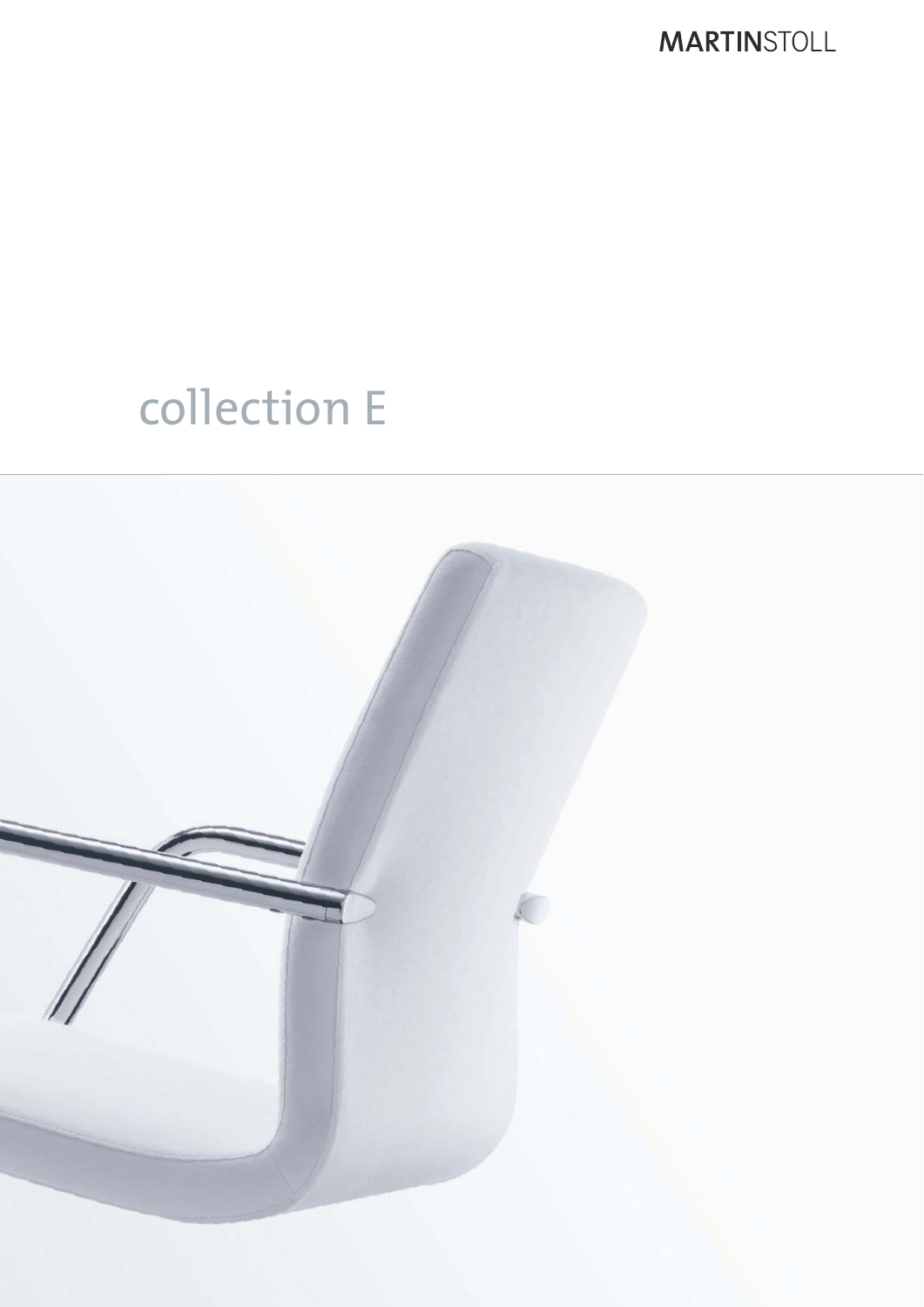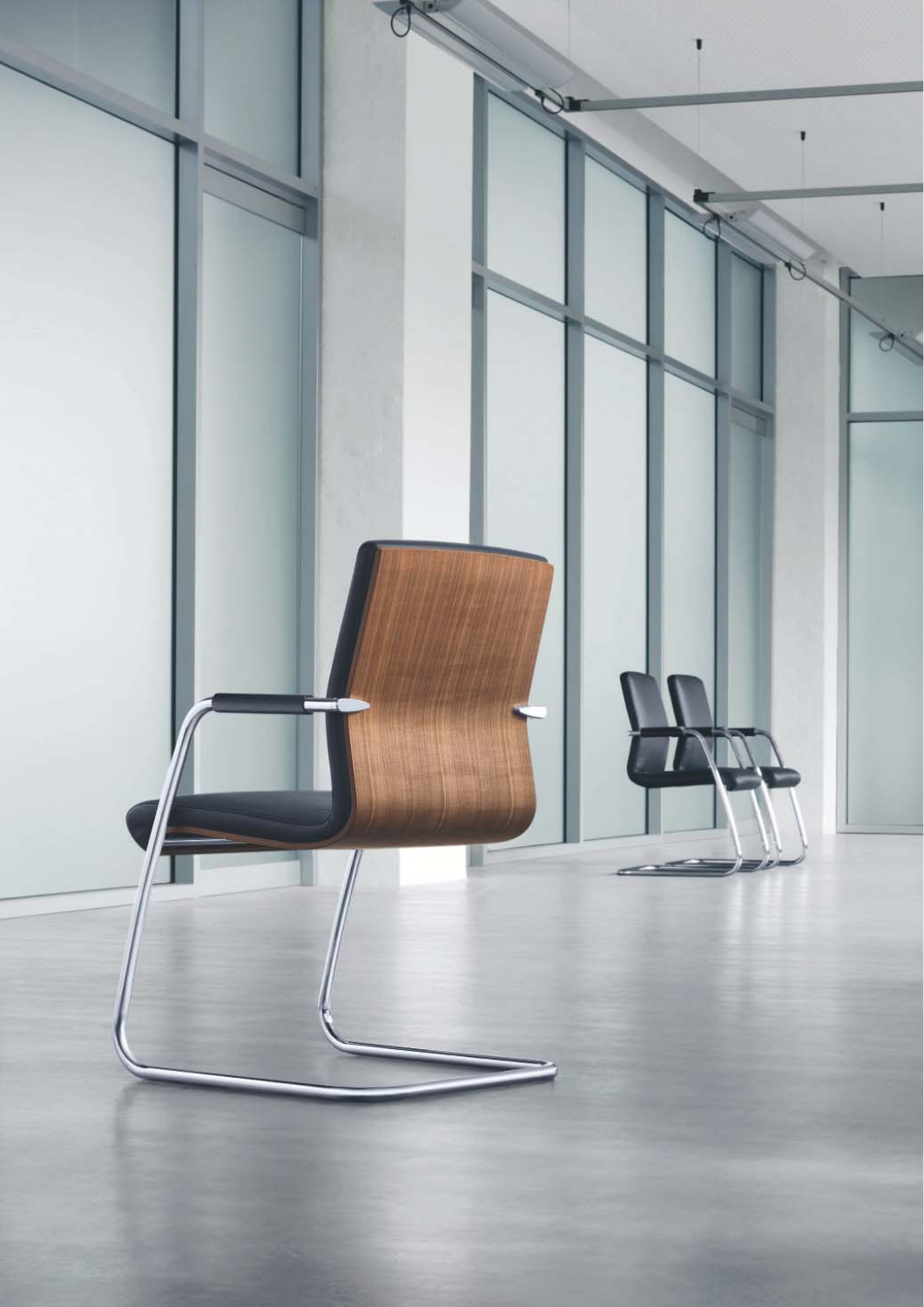D | Die Besucher- und Konferenzstühle der collection E sind universell einsetzbar. Sachlich gestaltet, integrieren sie sich in unterschiedlichste Umgebungen und lassen sich problemlos mit bestehenden Einrichtungen kombinieren. Die durchgängige Sitzschale sorgt für ein angenehmes Sitzgefühl und steht als Sichtholzschale oder als Vollpolster zur Verfügung. Alle Stühle haben Armlehnen, die optional mit Kunststoff- oder Lederauflage erhältlich sind. Charakteristisch für die rückenfreundlichen Freischwinger ist die ausgeprägte Rundung des Sitzflächenabschlusses. Der praktische Grund: Auch bei längerem Sitzen entsteht kein Druck oberhalb der Kniekehle. Der formale Grund: Die konvexe Rundung bildet das gestalterische Pendant zur konkaven Wölbung der Sitzschale.

GB | The collection E visitor and conference chairs are for universal application. When arranged formally, they can be integrated into the most diverse environments, permitting problem-free combinations with existing furnishings. The one-piece seat shell provides a pleasant sitting sensation, and is available in the fully-upholstered, or exposed wood shell version. All chairs are equipped with armrests, offering a choice between leather and plastic armpads. The back-friendly cantilever typically shows the pronounced curvature of the forward edge of the seat. The practical reason: no pressure is exerted above the hollow of the knee, even during long periods of sitting. The formal reason: the convex radius provides a matching counterpart to the concave curvature of the seat shell.

Design: Design B4K



collection E

E





# | 3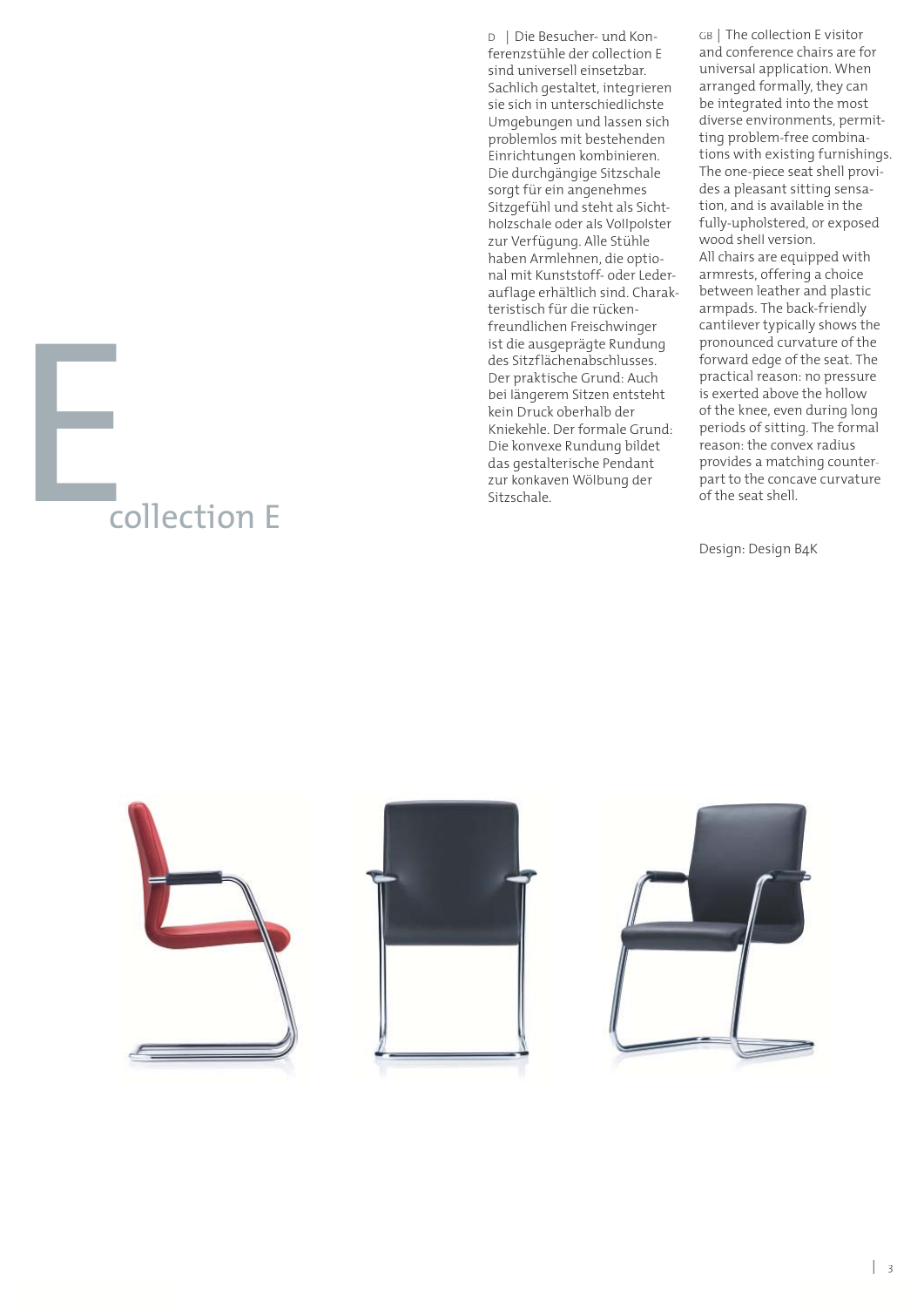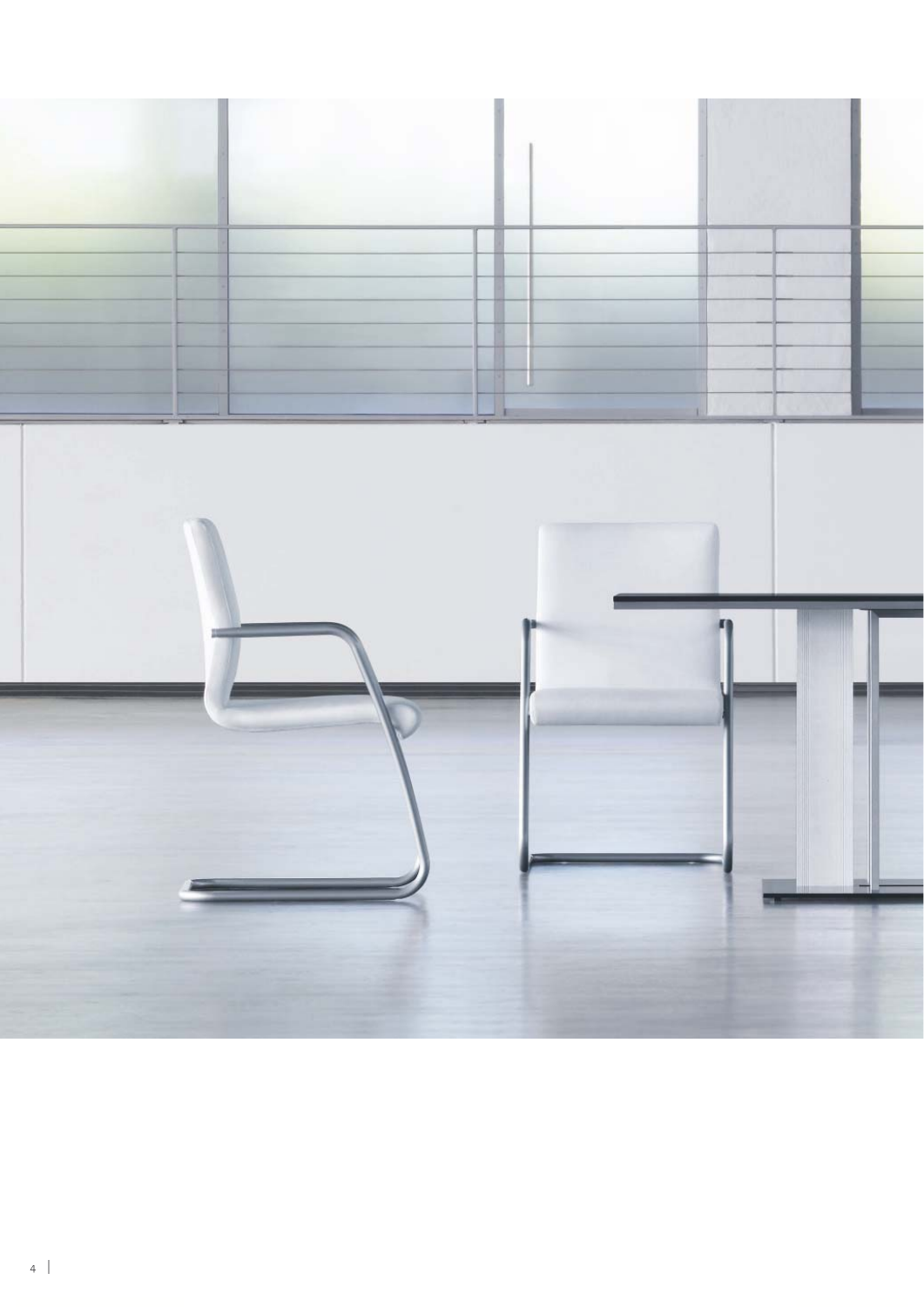



Stuhl/Chair:<br>collection E T-EV20-DO

Tisch/Table:<br>prime conference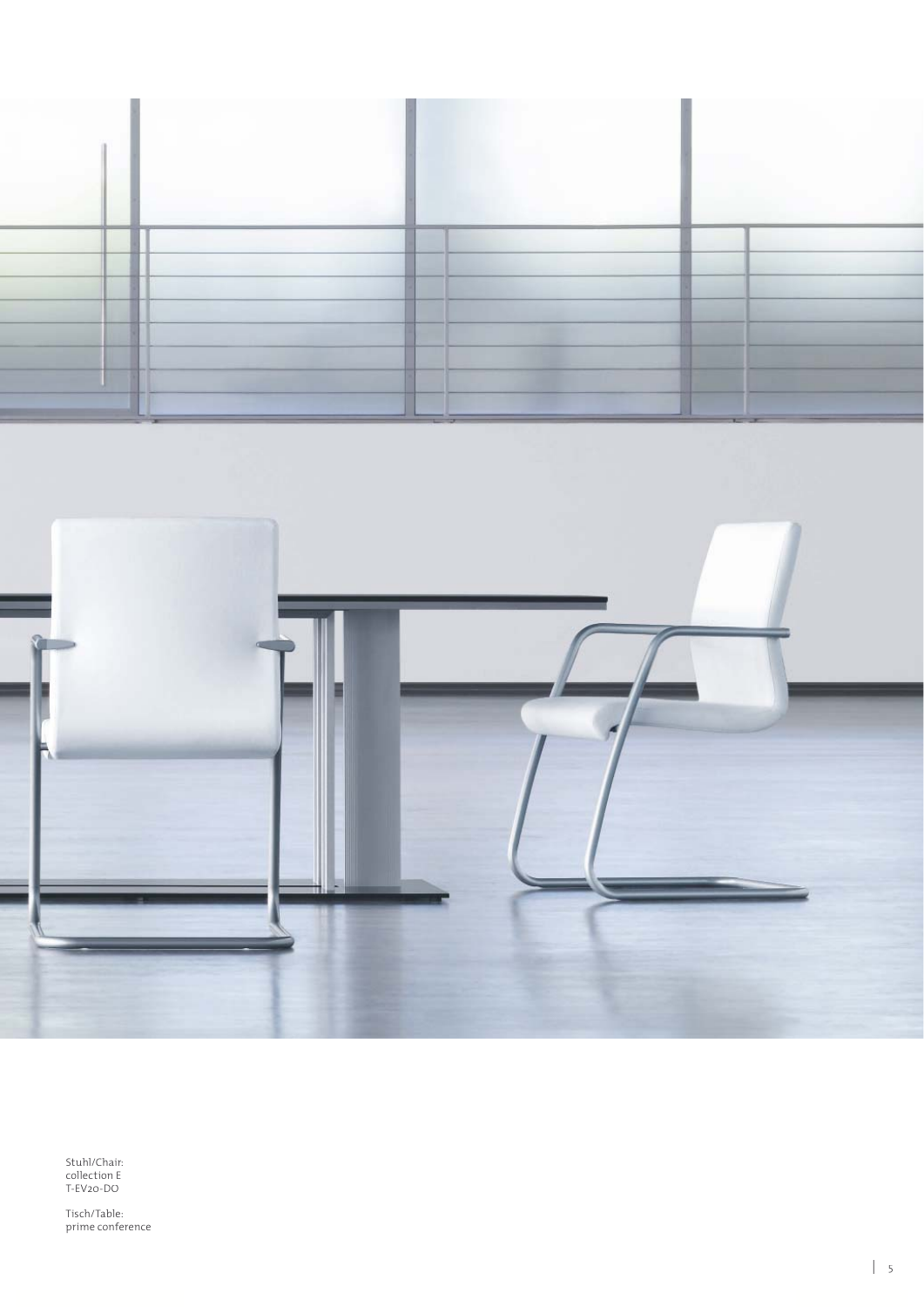

Vollpolster Fully upholstered

 $\overline{D}$ Gestell:

Stahlrohrgestell Ø 25 mm. Pulverbeschichtet schwarz, pulverbeschichtet aluminiumweiß oder glanzverchromt. Kunststoffgleiter oder optional Filzgleiter. Mit oder ohne Armlehnenauflagen.



T-EV20-DO T-EV20-DO T-EV20-DO

Vollpolster Fully upholstered

Sitz-/Rückenschale: Holzschale beidseitig gepolstert. Polsterung Polyurethan-Kaltschaumformteil mit Vlies. Option: Rückseitig Holzschale mit Deckfurnier Eiche, Ahorn oder Nussbaum. Vorderseitig gepolstert.



Vollpolster Fully upholstered

Maßangaben: Sitzbreite: 49 cm Sitztiefe: 44 cm Rückenlehnenhöhe: 47 cm Gestellbreite: 56 cm Gestelltiefe: 57 cm

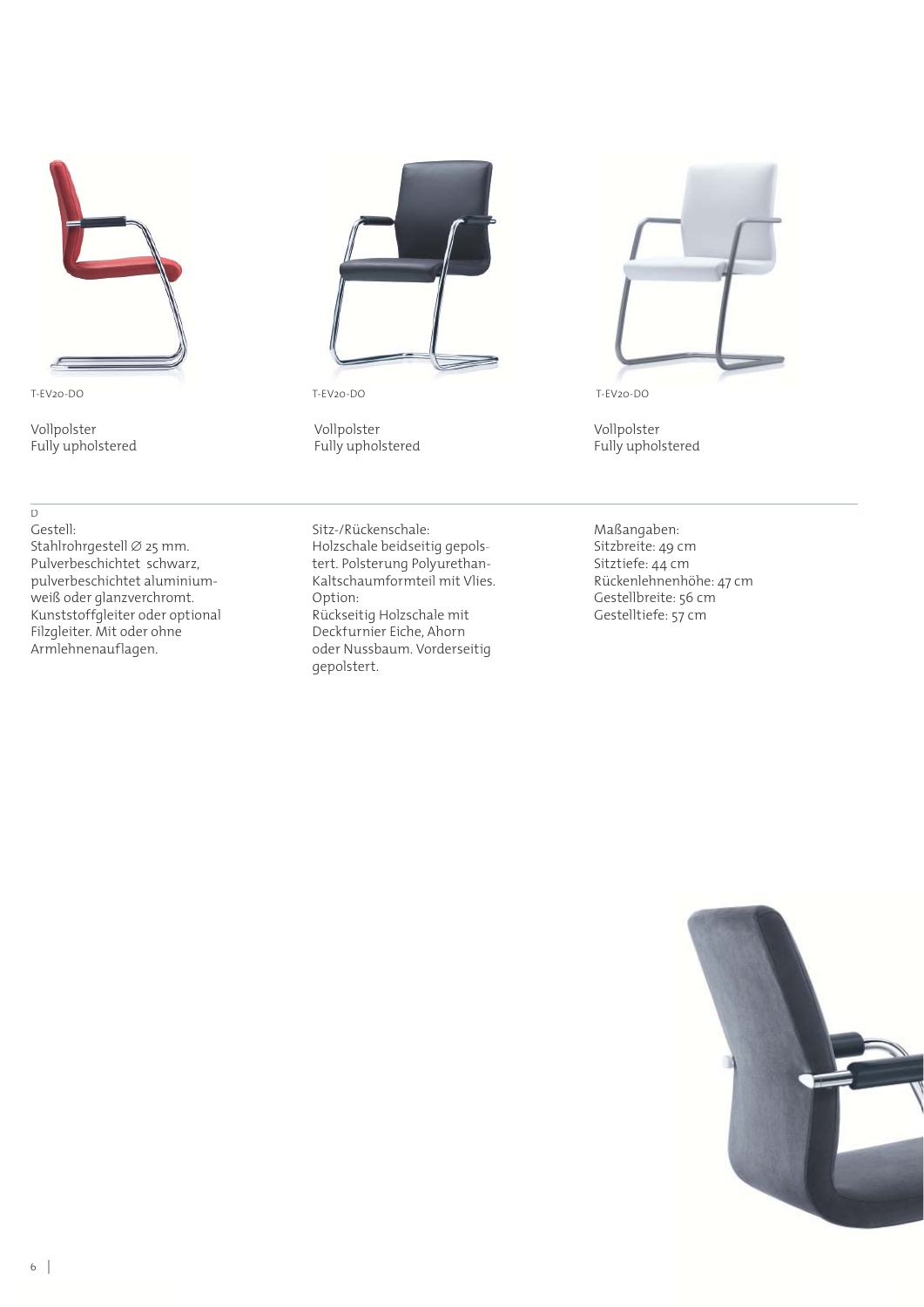

T-EV<sub>20</sub>-DO

Vollpolster Fully upholstered

# GB

Frame: steel tube frame, 25 mm dia. Powder coated, black Powder coated aluminium white or brilliant chromium plated. Plastic glides or felt glides as option. With or without armpads.



T-EV20-DO-W T-EV20-DO-W

Rückseitig: Holzschale With wood shell

Seat/Backrest: wood shell, upholstered back and front. Polyurethane memory foam cushioning with fleece covering. Optional: veneered wood frame in: oak, maple or walnut. Fully upholstered on front.



Rückseitig: Holzschale With wood shell

## Dimensions: Sest width: 49 cm Seat depth: 44 cm Backrest height: 47 cm Frame width: 56 cm Frame depth: 57 cm